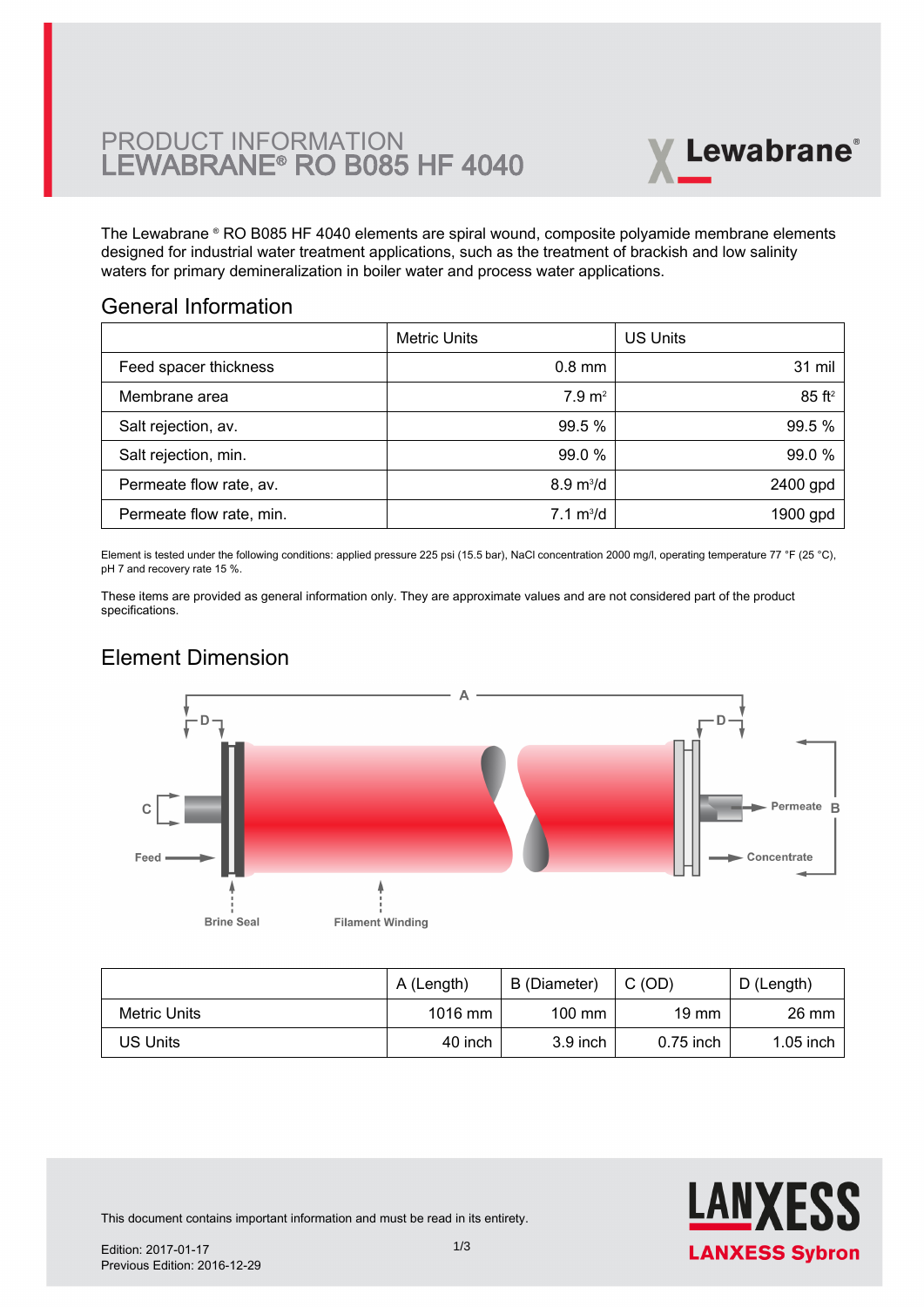# PRODUCT INFORMATION LEWABRANE® RO B085 HF 4040



#### Application Data

|                                 | Metric units       | US units  |
|---------------------------------|--------------------|-----------|
| Operating pressure, max.        | 41 bar             | 600 psi   |
| Operating temperature, max.     | 45 $^{\circ}$ C    | 113 °F    |
| Feed water SDI, max.            | 5                  | 5         |
| pH range during operating       | $2 - 11$           | $2 - 11$  |
| pH range during cleaning        | $1 - 12$           | $1 - 12$  |
| Pressure drop per element, max. | 1.0 <sub>bar</sub> | 15 psi    |
| Pressure drop per vessel, max.  | 3.5 <sub>bar</sub> | 50 psi    |
| Chlorine concentration, max.    | $0.1$ ppm          | $0.1$ ppm |

As with any product, use of the products mentioned in this publication in a given application must be tested (including field testing, etc.) by the user in advance to determine suitability.

## Additional Information

- Treat RO Elements with care; do not drop the element.
- Each RO Element is wet tested, preserved in a 1% weight sodium bisulfite solution, and vacuum packed in oxygen barrier bags.
- During storage, avoid freezing and direct sunlight. The temperature should be below 35 °C (95 °F).

### After Installation

- Keep the RO Elements wet, and use a compatible preservative for storage duration longer than 7 days.
- During the inital start up, discharge the first permeate to drain for 30 min.
- Permeate back pressure should not exceed feed pressure at any time.
- The RO Elements shall be maintained in a clean condition, unfouled by particulate matter or precipitates or biological growth.
- Consider cleaning, if the pressure drop increases by 20% or water permeability decreases by 10%.
- Use only chemicals which are compatible with the membrane.
- For additional information consult the Lewabrane® technical information available at www.lpt.lanxess.com.



This document contains important information and must be read in its entirety.